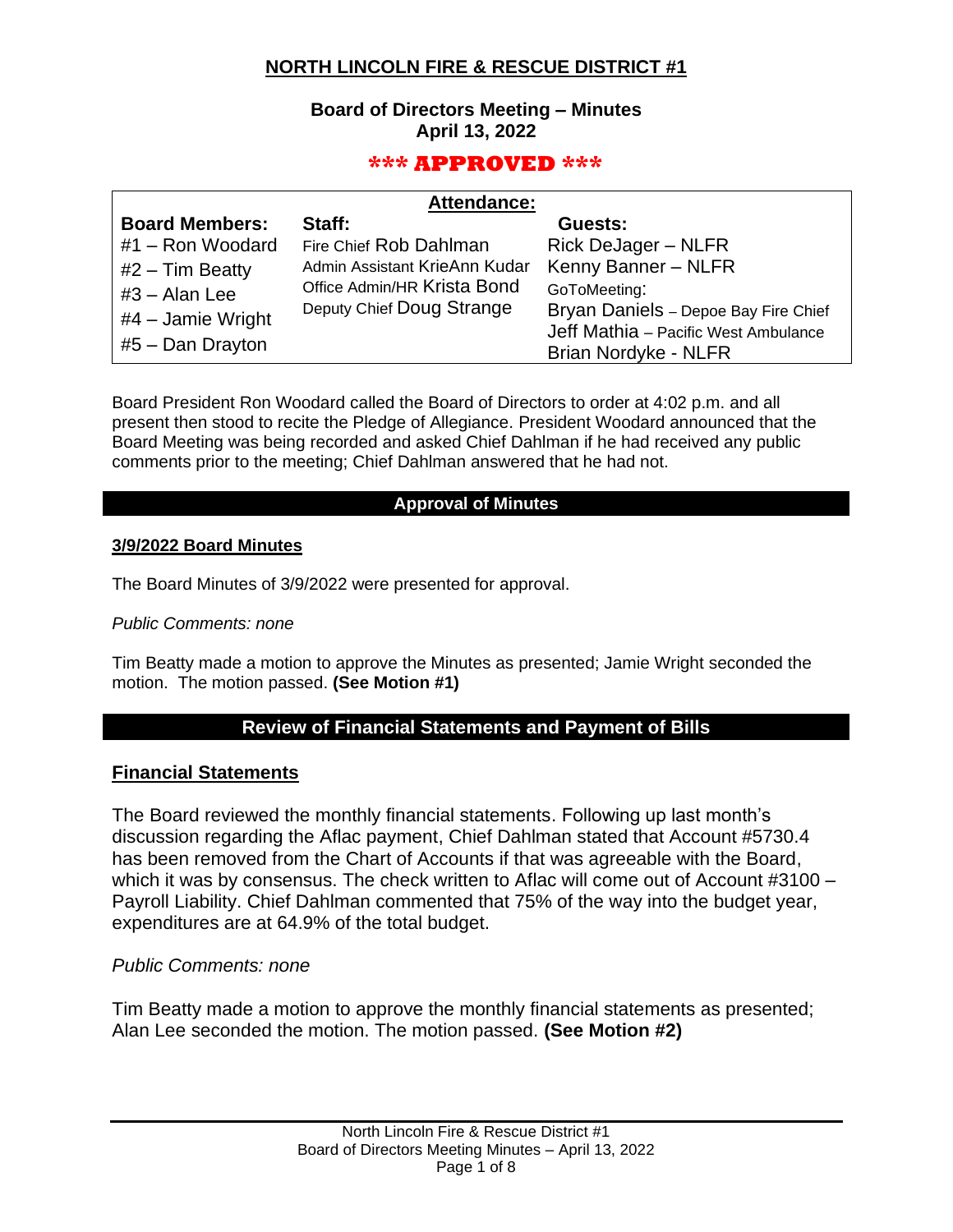# **Payment of Bills**

The bills were presented for payment.

*Public Comments: none*

Tim Beatty made a motion to approve payment of the bills as presented; Dan Drayton seconded the motion. The motion passed. **(See Motion #3)**

## **Budget**

The annual Budget Meeting is scheduled for next Wednesday, April 20th, at 4 p.m. at Station 14. Copies of the draft budget were handed out to the Board members.

# **Old Business**

None.

# **New Business**

## **Item #1 – Revision of Policy 8.4: Employee Travel and Training: Authorization and Reimbursement**

Instead of having to update the policy every time the per diem rates change, the wording was changed to contain the website for the Oregon State GSA Per Diem Rate so the current rate can be accessed at the time it is needed. This update was made in Section D. Training and Travel Request and F. Guidelines (1. Transportation, 2. Lodging, and 3. Meals).

*Public Comments: none*

Dan Drayton made a motion to approve the Revision of Policy 8.4 as presented; Alan Lee seconded the motion. The motion passed. **(See Motion #4)**

## **Item #2 – Resolution #2022-04 Close the Reserve Equipment Fund**

Two years ago, the Reserve Equipment account funded from regular levy taxes was closed and the remaining balance of \$1,593.00 was transferred to the General Fund, but a Resolution to do so was never put to the Board for approval. Resolution #2022-04 authorizes that account closure/funds transfer as a matter of record.

## *Public Comments: none*

Item #2 and Item #3 were put to one vote after Item #3 was discussed.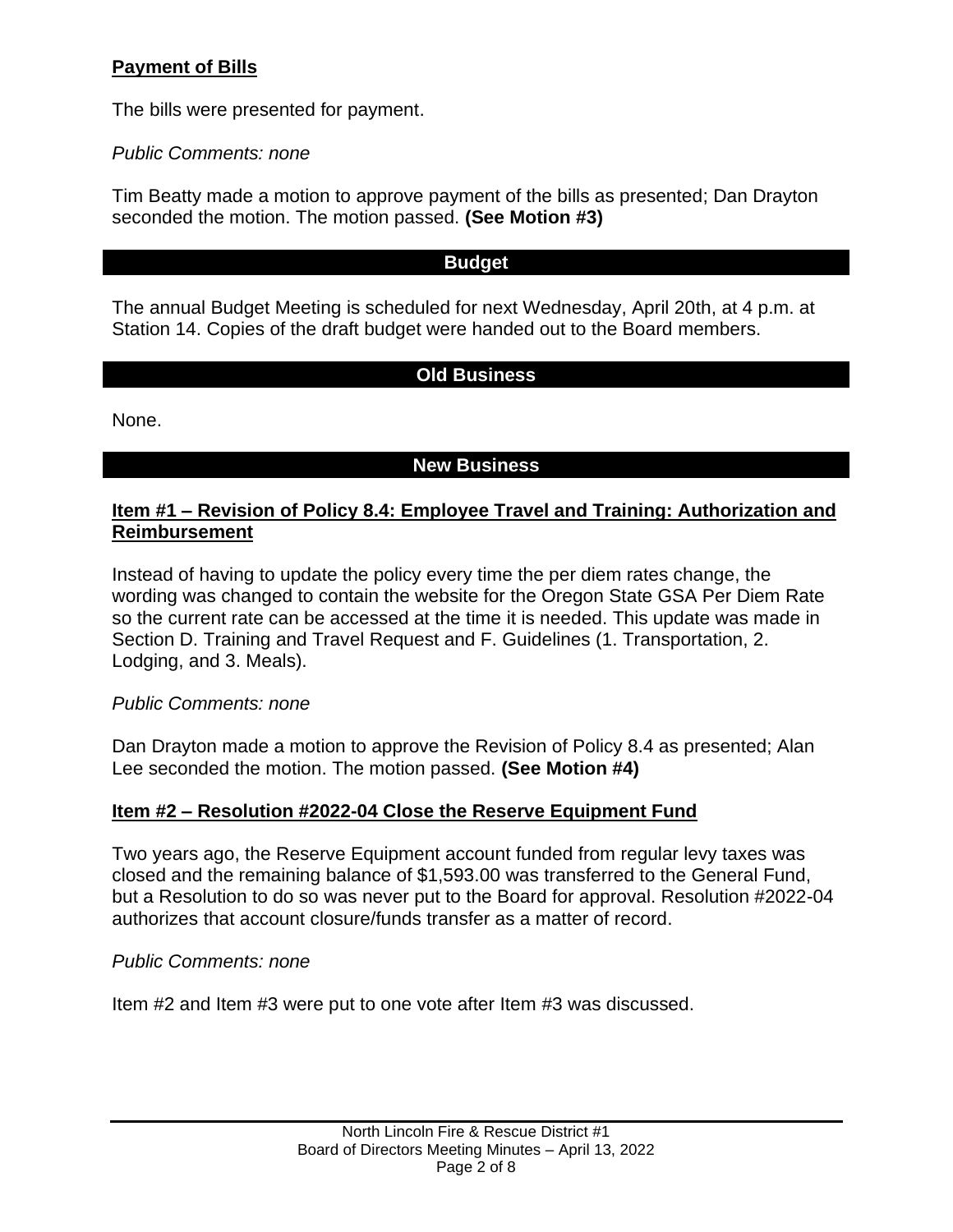# **Item # 3 – Resolution #2022-05 Close the Assistance to Firefighters Grant**

Eight years ago, the Assistance to Firefighters Grant-funded account established for making payments for the Radio Project purchases was closed and the remaining balance of \$0 was transferred to the general fund, but a Resolution to do so was never put to the Board for approval. Resolution #2022-05 authorizes that account closure/funds transfer as a matter of record.

## *Public Comments: none*

Dan Drayton made a motion to approve both Resolution #2022-04 and Resolution #2022-05 as presented; Jamie Wright seconded the motion. The motion passed. **(See Motion #5)**

## **Committee / Staff Reports**

## Fire Marshal

- FM Ulrich reviewed 13 Lincoln City permit applications.
- FM Ulrich has inspected two more food trucks at the new Pines Dine food court at SE 51<sup>st</sup> St. and Hwy. 101.
- NLFR has not moved forward with the Intergovernmental Agreement with the City of Lincoln City as the City does not want to collect fees for NLFR – more work is needed on this.

## **Training**

- Fire  $-9$  hours, EMS  $-1$  hour.
- 15 people attended the Wildland Firefighter 1 class held on March 13th.
- Assessment testing for paid firefighter applicants will be held Friday, April 15th.

## **Safety Committee**

• Minutes from the March 21st meeting were included.

# **Chief's Report**

Chief Dahlman went over some of the highlights of his report, which was included in the Board packet:

- Covid:
	- $\circ$  Reimbursement FEMA has not updated us on reimbursement of their funds.
- EMS report:
	- o 10 transports in March.
	- o 44 transports are pending collections by PWA.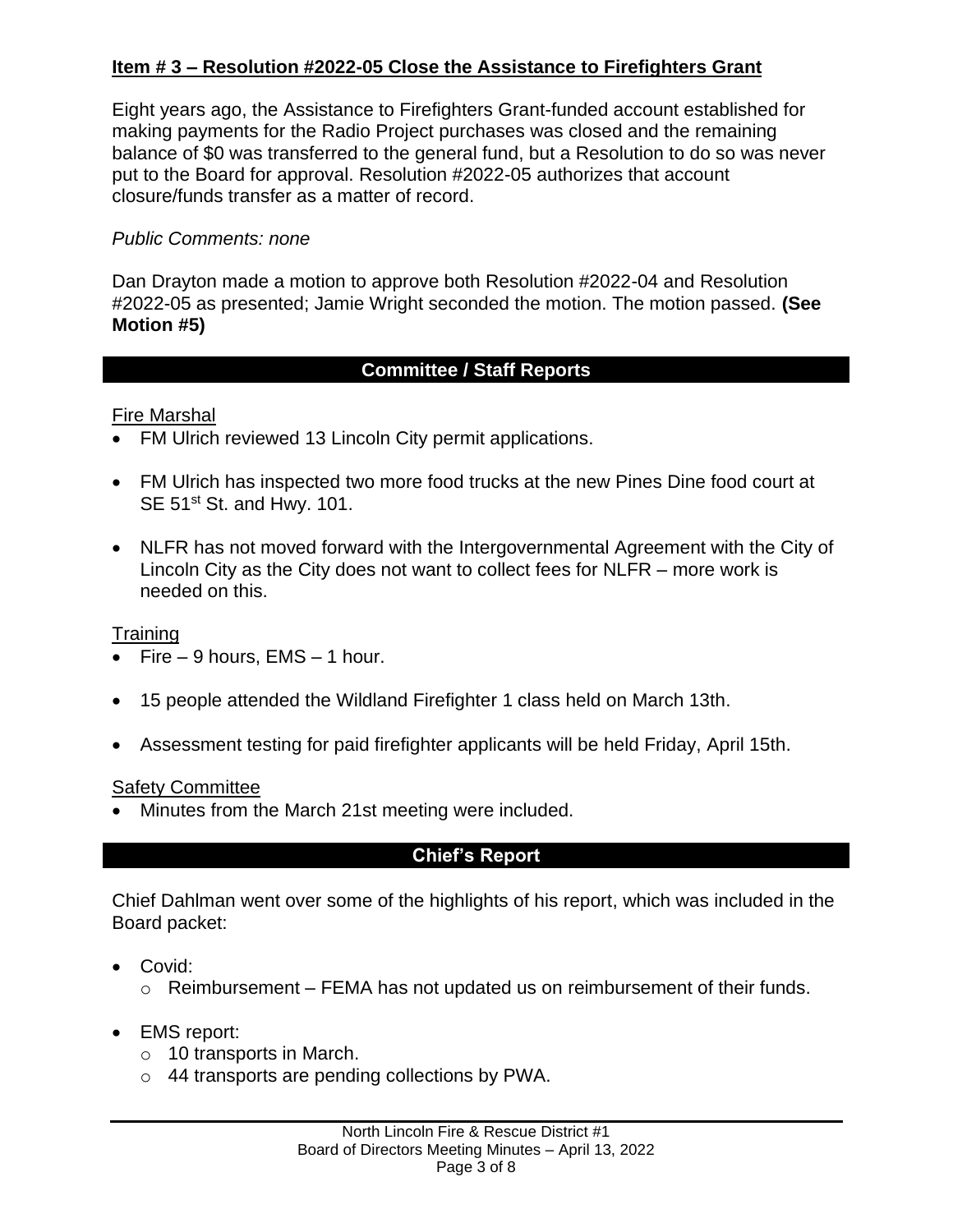- Monies received:
	- o \$1,404 Surplus sold
	- $\circ$  \$ 737 FEMA (from Echo Mtn. Fire, additional 25% not paid earlier)
- Building and Equipment Maintenance:
	- $\circ$  HR-16 is in Eugene for repairs from hitting boulder.
	- o T-12 hose bed cover has been replaced and it is back in service.
	- o E-13 has been repaired and is back in service.
	- o L-16 has been repaired and is back in service.
	- $\circ$  Bob is working on interior projects and general maintenance fix-it projects. The bathroom flooring for Station 16 has arrived; it is scheduled to be installed on June 1st.
- Alarm Responses:
	- o March alarms up 12% from last year with a total of 289, current average is 9.3 calls per day. For the year 2022, we are 106 calls ahead of 2021 for an increase of 15%.
	- o Out-the-door response times are meeting the standard.
- Grant applications:
	- o SDAO Safety and Security Grant no response yet.
	- o Annual disaster matching grant of \$2,500 from Lincoln County has been approved.
	- o The \$65,000 grant request made to Tillamook County for a heavy lift drone is still in the County evaluation process for acceptance.
- Polaris Beach Rescue UTV has arrived and is in service. It was used on a beach fire with great success.
- District Annexations:
	- o No contact from Lincoln County over the Hwy. 229 annexation request.
- Bond Purchases:
	- o The WUI engine is coming along, not expected until June 2022.
	- o The two Type-1 engines are almost ready to begin production by Pierce.
- Personnel and Hiring:
	- o Two new Volunteers have started training, the third still needing to complete a physical.
	- o Office Administrator/HR Krista Bond is on board.
	- o 26 full-time firefighter applicants moved forward but with some withdrawing, 20 are scheduled for the April 15th Assessment. Depoe Bay Fire will hire two to three, we get first pick – four are laterals. Interviews will be held next week; job offers made and turnouts sized. Time frame for arrival of turnouts is one year. The price has increased 15%, it now costs about \$4,200 to outfit one firefighter.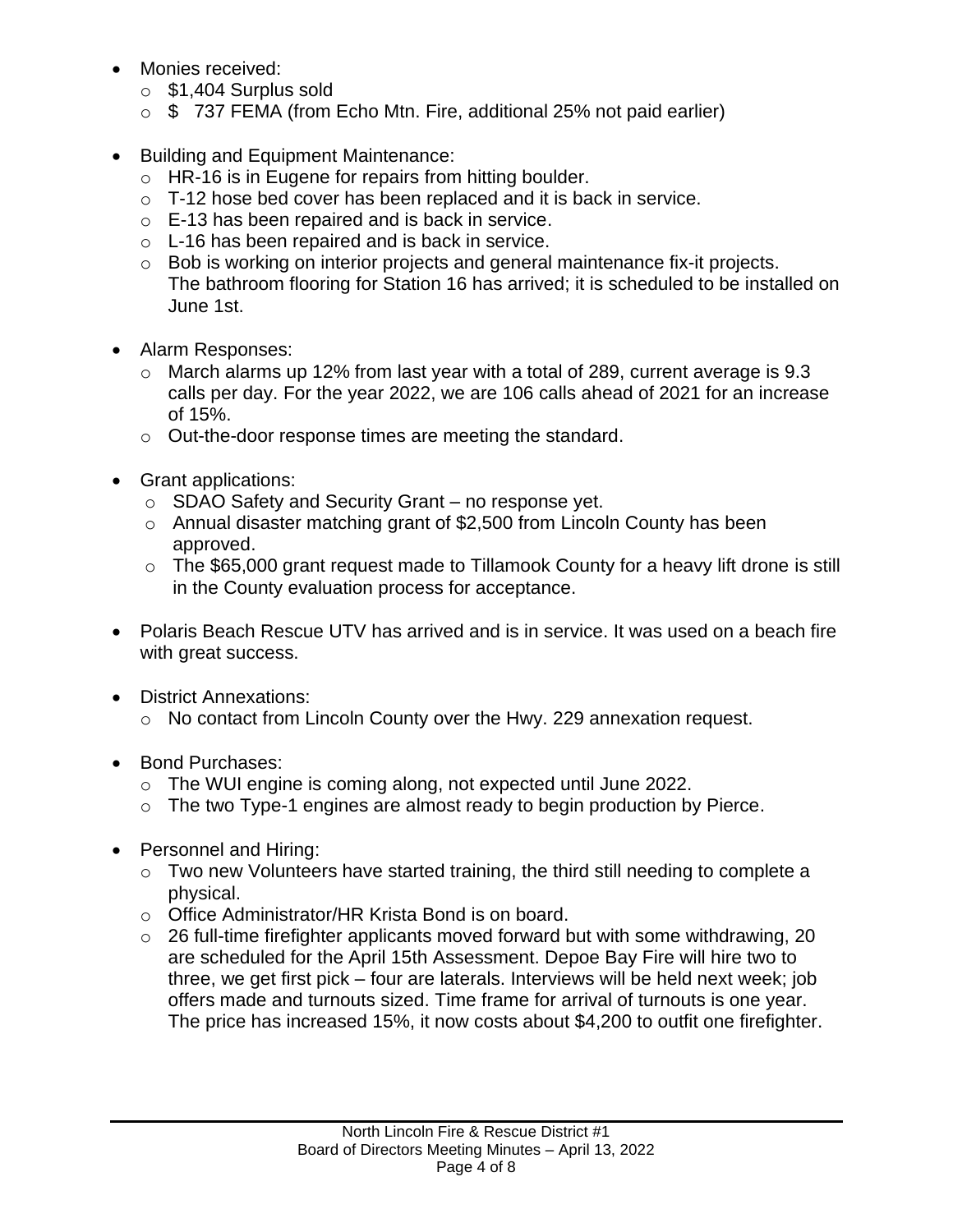- Surplus Property:
	- $\circ$  Nothing additional to the list portable radios still on GovDeals, clean up items.
- Letter of Recommendation Pacific West Ambulance (PWA) asked us for a letter of recommendation to retain them as the ASA provider beginning July 2022.
	- o Chief Dahlman recommends we do this as PWA has been in the area almost 35 years and we have a mutual aid agreement with them. Something else to consider is that the agency bidding against PWA does not have a good reputation for servicing smaller communities.
	- $\circ$  The Board agrees that we should write a letter of recommendation and that it should indicate that PWA continue to try to meet their standards.
	- o PWA will need the letter in time for their presentation to the County Board of Commissioners on May 4th.
- Meritorious Award:
	- o FF/Paramedic Brian Nordyke will receive the Oregon Fire Chiefs "Distinguished Conduct Award" at the OFCA conference in May for his actions during the Cougar Peak Conflagration for a medical incident and his helicopter ride.
- NewsTimes article today about Newport Fire Department's ongoing struggle with staffing.
- Antennas
	- $\circ$  The ham radio antenna for the roof at Station 14 was never found once the remodel was complete.
	- o Lincoln County Emergency Management wants antennas on the buildings for the ham radio groups and there may be grants for this available.
	- o Jenny Demaris, Chief Dahlman, Sheriff Landers and Lt. Shanks have sent letters requesting a total of about 3.9 million dollars for communications infrastructure for Lincoln County be earmarked from FYE 2023 appropriations.

# **For the Good of the Order**

- Jamie Wright enrolled in the Directors Academy. One other Board member needs to enroll in order for NLFR to qualify for the 2% Special Districts discount.
- Emergency Management is holding a Cascadia/Wildfire presentation for the public at Station 16 on Saturday, May 21st.

# **Call for General Public Comments for Non-Agenda Items**

Dan Drayton made a motion to adjourn the meeting; Jamie Wright seconded the motion. The motion passed. **(See Motion #6)**

ADJOURNED AT 4:53 p.m. *The minutes were taken, transcribed, and submitted by KrieAnn Kudar, Administrative Assistant.*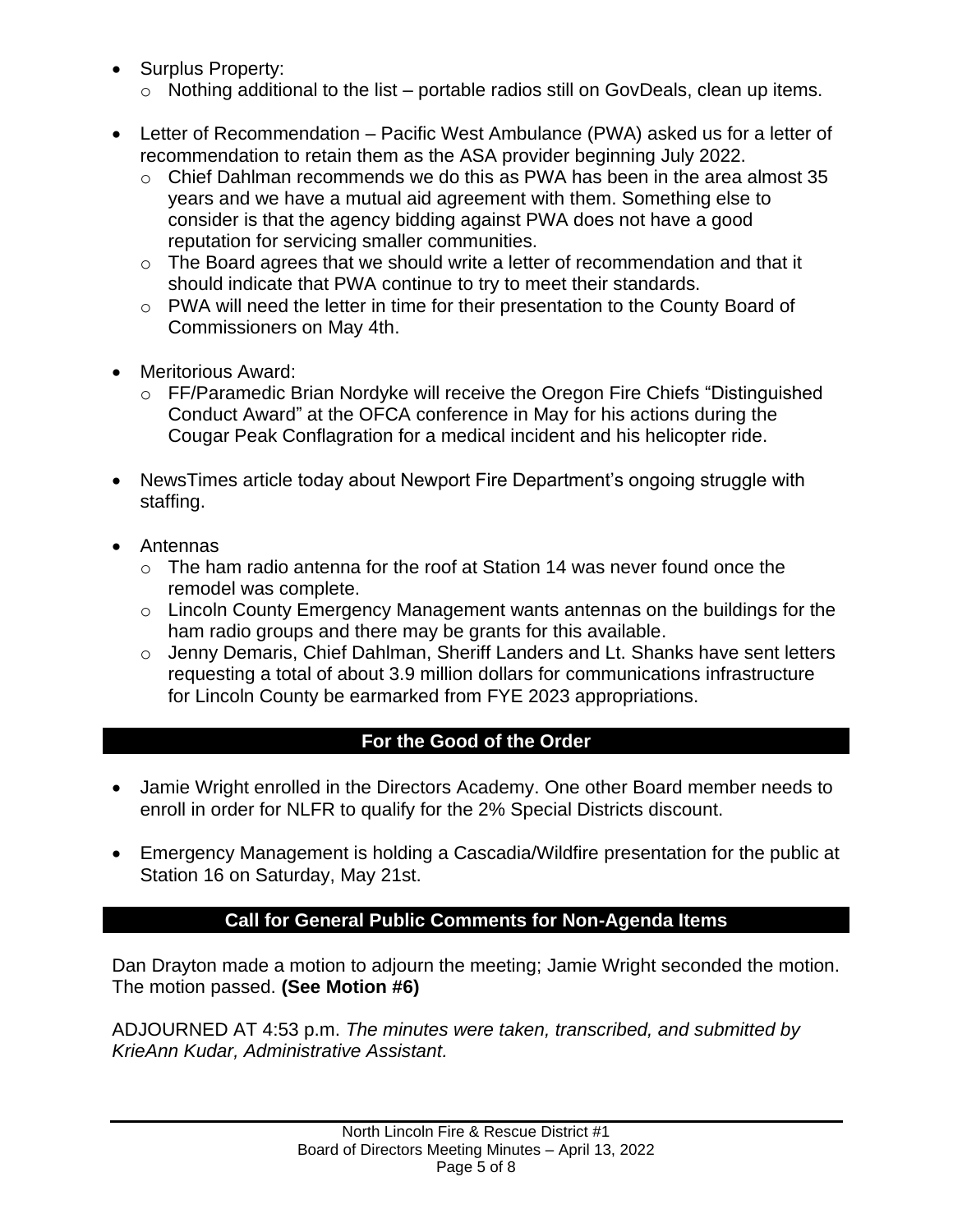#### NORTH LINCOLN FIRE & RESCUE DISTRICT #1 Motion #1 and Voting Record Date: 4-13-2022

| Motion Made By: |                   | Motion Seconded By: |                   |
|-----------------|-------------------|---------------------|-------------------|
|                 | Ron Woodard       |                     | Ron Woodard       |
|                 | <b>Tim Beatty</b> |                     | <b>Tim Beatty</b> |
|                 | Alan Lee          |                     | Alan Lee          |
|                 | Jamie Wright      |                     | Jamie Wright      |
|                 | Dan Drayton       |                     | Dan Drayton       |

MOTION: To approve the Minutes of the March 9, 2022 Board meeting as presented.

|               | <b>FOR</b> | <b>AGAINST</b> | ABSTAINED | <b>COMMENTS</b> |
|---------------|------------|----------------|-----------|-----------------|
| Woodard       |            |                |           |                 |
| <b>Beatty</b> |            |                |           |                 |
| Lee           |            |                |           |                 |
| Wright        |            |                |           |                 |
| Drayton       |            |                |           |                 |

| <b>RESULTS</b>                 |  |  |  |
|--------------------------------|--|--|--|
| <b>PASSED</b><br><b>FAILED</b> |  |  |  |
|                                |  |  |  |

#### NORTH LINCOLN FIRE & RESCUE DISTRICT #1 Motion #2 and Voting Record Date: 4-13-2022

| Motion Made By: |                   | Motion Seconded By: |                   |
|-----------------|-------------------|---------------------|-------------------|
|                 | Ron Woodard       |                     | Ron Woodard       |
|                 | <b>Tim Beatty</b> |                     | <b>Tim Beatty</b> |
|                 | Alan Lee          |                     | Alan Lee          |
|                 | Jamie Wright      |                     | Jamie Wright      |
|                 | Dan Drayton       |                     | Dan Dravton       |

MOTION: To approve the monthly financial reports as presented.

|               | <b>FOR</b> | <b>AGAINST</b> | ABSTAINED | <b>COMMENTS</b> |
|---------------|------------|----------------|-----------|-----------------|
| Woodard       |            |                |           |                 |
| <b>Beatty</b> |            |                |           |                 |
| Lee           |            |                |           |                 |
| Wright        |            |                |           |                 |
| Drayton       |            |                |           |                 |

| <b>RESULTS</b>           |  |  |  |
|--------------------------|--|--|--|
| <b>PASSED</b><br>FAII FD |  |  |  |
|                          |  |  |  |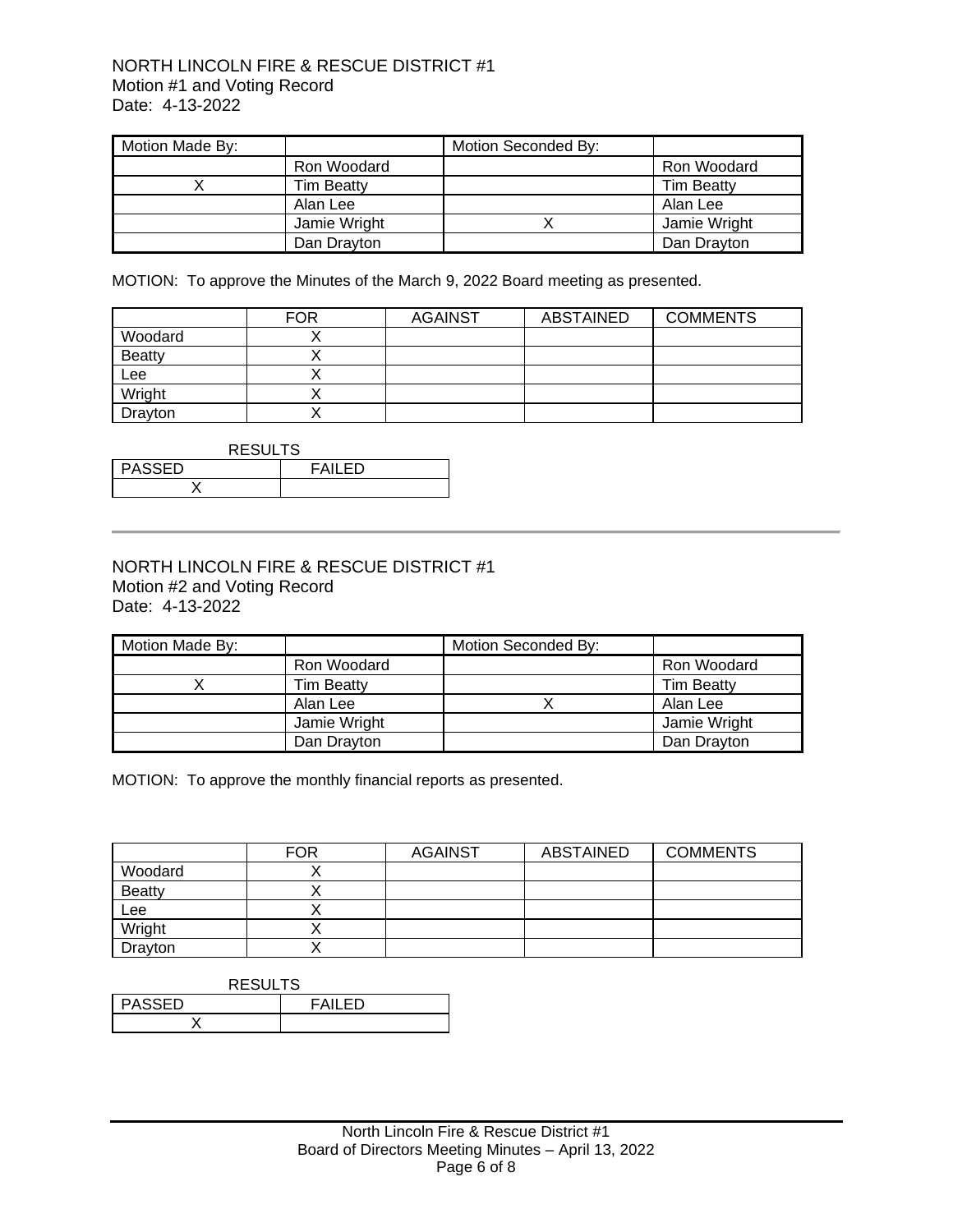#### NORTH LINCOLN FIRE & RESCUE DISTRICT #1 Motion #3 and Voting Record Date: 4-13-2022

| Motion Made By: |                   | Motion Seconded By: |                   |
|-----------------|-------------------|---------------------|-------------------|
|                 | Ron Woodard       |                     | Ron Woodard       |
|                 | <b>Tim Beatty</b> |                     | <b>Tim Beatty</b> |
|                 | Alan Lee          |                     | Alan Lee          |
|                 | Jamie Wright      |                     | Jamie Wright      |
|                 | Dan Drayton       |                     | Dan Drayton       |

MOTION: To approve the payment of the bills as presented.

|               | <b>FOR</b> | <b>AGAINST</b> | ABSTAINED | <b>COMMENTS</b> |
|---------------|------------|----------------|-----------|-----------------|
| Woodard       |            |                |           |                 |
| <b>Beatty</b> |            |                |           |                 |
| Lee           |            |                |           |                 |
| Wright        |            |                |           |                 |
| Drayton       |            |                |           |                 |

| <b>RESULTS</b>                 |  |  |  |
|--------------------------------|--|--|--|
| <b>PASSED</b><br><b>FAILED</b> |  |  |  |
|                                |  |  |  |

#### NORTH LINCOLN FIRE & RESCUE DISTRICT #1 Motion #4 and Voting Record Date: 4-13-2022

| Motion Made By: |                   | Motion Seconded By: |                   |
|-----------------|-------------------|---------------------|-------------------|
|                 | Ron Woodard       |                     | Ron Woodard       |
|                 | <b>Tim Beatty</b> |                     | <b>Tim Beatty</b> |
|                 | Alan Lee          |                     | Alan Lee          |
|                 | Jamie Wright      |                     | Jamie Wright      |
|                 | Dan Drayton       |                     | Dan Drayton       |

MOTION: To approve the Revision of Policy 8.4 as presented.

|               | <b>FOR</b> | <b>AGAINST</b> | ABSTAINED | <b>COMMENTS</b> |
|---------------|------------|----------------|-----------|-----------------|
| Woodard       |            |                |           |                 |
| <b>Beatty</b> |            |                |           |                 |
| Lee           |            |                |           |                 |
| Wright        |            |                |           |                 |
| Drayton       |            |                |           |                 |

| <b>RESULTS</b> |               |  |
|----------------|---------------|--|
| <b>PASSED</b>  | <b>FAILED</b> |  |
|                |               |  |